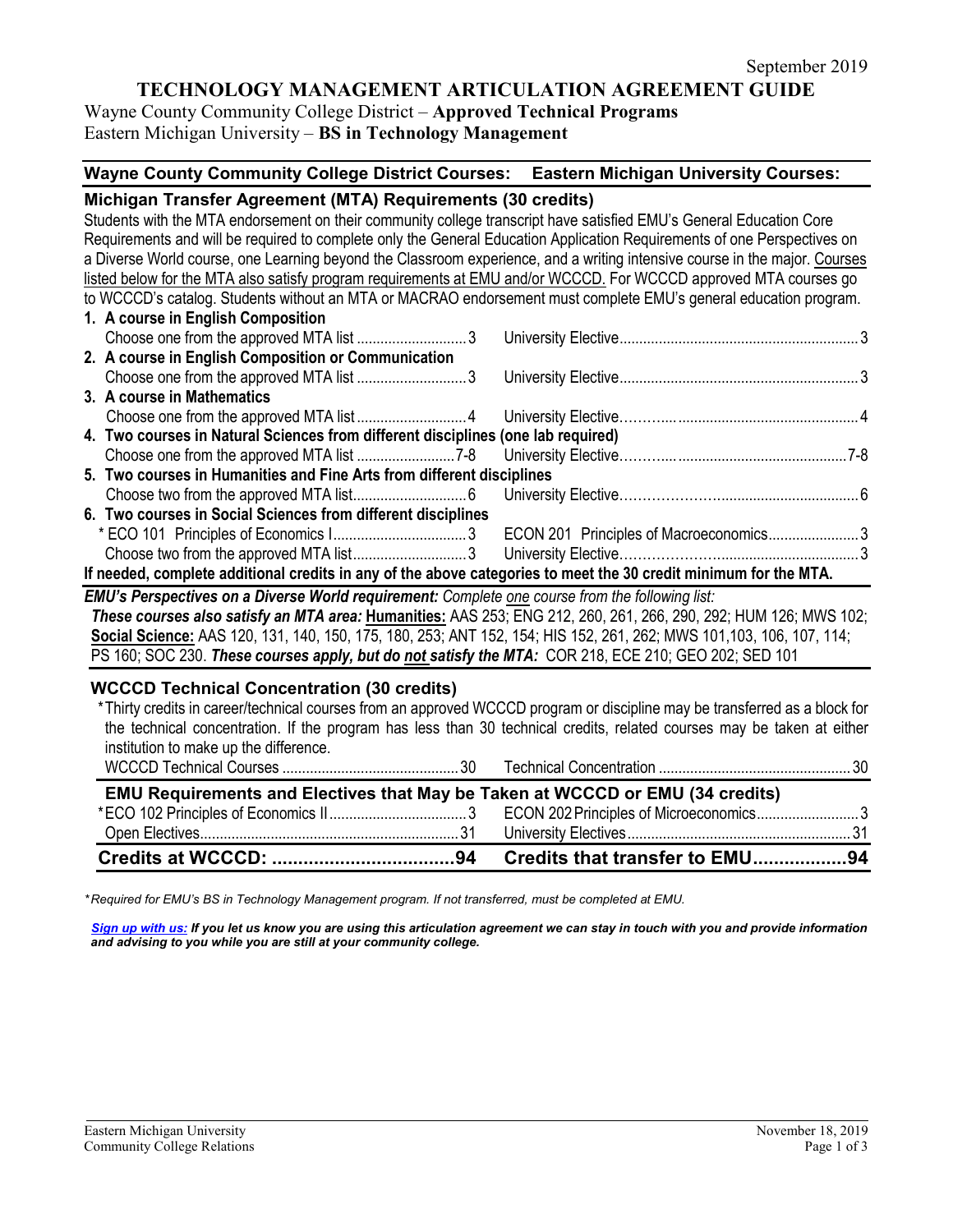# **TECHNOLOGY MANAGEMENT ARTICULATION AGREEMENT GUIDE**

Wayne County Community College District – **Approved Technical Programs** Eastern Michigan University – **BS in Technology Management**

# **Completion of EMU's BS in Technology Management**

# **Major Requirements (30 credits)**

| <b>Core Courses (18 credits)</b>                           |
|------------------------------------------------------------|
| TM 130<br>Introduction to Technology Management3           |
| Management of Technological Change3<br>TM 212              |
| TM 311<br>Information Technology Mgmt & Organizations3     |
| 1TM 314W Managing for Process Improvement 3                |
| Technology Project Management3<br>TM 402                   |
| <b>TM415</b><br>Senior Seminar in Technology Management3   |
| <b>Technology Management Electives (12 credits)</b>        |
|                                                            |
| (At least 3 hours at the 300/400 level must be completed.) |
| <b>ACC 130</b><br>Accounting for Non-business majors (3)   |
| ACC 240<br>Prin of Financial Accounting (3)                |
| ACC 241 Prin of Managerial Accounting (3)                  |
| Principles of Finance (3)<br><b>FIN 350</b>                |
| FIN 358<br>Financial Statement Analysis (3)                |
| LAW 293<br>Legal Environment of Business (3)               |
| LAW 403<br>Employment Law (3)                              |
| MGMT 384 Human Resource Management (3)                     |
| MGMT 386 Organizational Behavior & Theory (3)              |
| MGMT 388 Intro to Entrepreneurship (3)                     |
| MGMT 480W Management Responsibility & Ethics (3)           |
| MKTG 360 Principles of Marketing (3)                       |
| MKTG 369 Advertising (3)                                   |
| MKTG 473 Marketing and Product Innovation (3)              |
| Quan Analysis of Sustainability Issues (3)<br>TM 306       |
| Seminar in Technological Impacts (3)<br>TM 308             |
| TM 377/378/379 Special Topics (1/2/3)                      |
| <sup>2</sup> TM 387L4 Cooperative Education (3)            |
| Women and Technology (3)<br><b>TM 420</b>                  |
| TM 477/478/479 Special Topics (1/2/3)                      |
| Technology, Values, and the Future (3)<br>TM 495           |
|                                                            |

# **LBC Requirement**

One Learning beyond the Classroom (LBC) course or noncredit experience must be completed at EMU. TM 387 Cooperative Education satisfies the LBC requirement. See the Program Coordinator for other options.

Note: The Technology Management degree is an online completion program

*1 Fulfills EMU's Writing Intensive Requirement.*

*2 Fulfills EMU's Learning Beyond the Classroom Requirement.* 

# **Approved WCCCD Programs**

### Accounting Anesthesia Technology Automobile Servicing Aviation Mechanics Biomedical Equipment Repair Technology Broadcast Arts Technology Business Administration (all programs) Computer Information Systems (all programs) Computer Numerical Control Construction Management Criminal Justice (all programs) Dental Hygiene Digital Media Production Digital Photography Technology Electrical Electronics Engineering Technology (all programs) Emergency Medical Technology Facility Maintenance (all programs) Fashion Design Fire Protection Technology Foodservice Management/Hotel and Restaurant Management Global Supply Chain Management Graphic Design Heating, Ventilation and Air Conditioning Homeland Security Industrial Computer Graphics Library Technology Light Rail Engineering Technology Manufacturing Technology Mechatronics Technology Medical Administrative Specialist Nursing Office Information Systems Paralegal Technology Pharmacy Technology Pre-Engineering Pre-Mortuary Science Pre-Physician Assistant Product Development Prototyping Surgical Technology (all programs) Sustainable Environmental Design Water and Environmental Technology Welding Technology

Other programs may be approved by EMU Technology Management Program Coordinator.